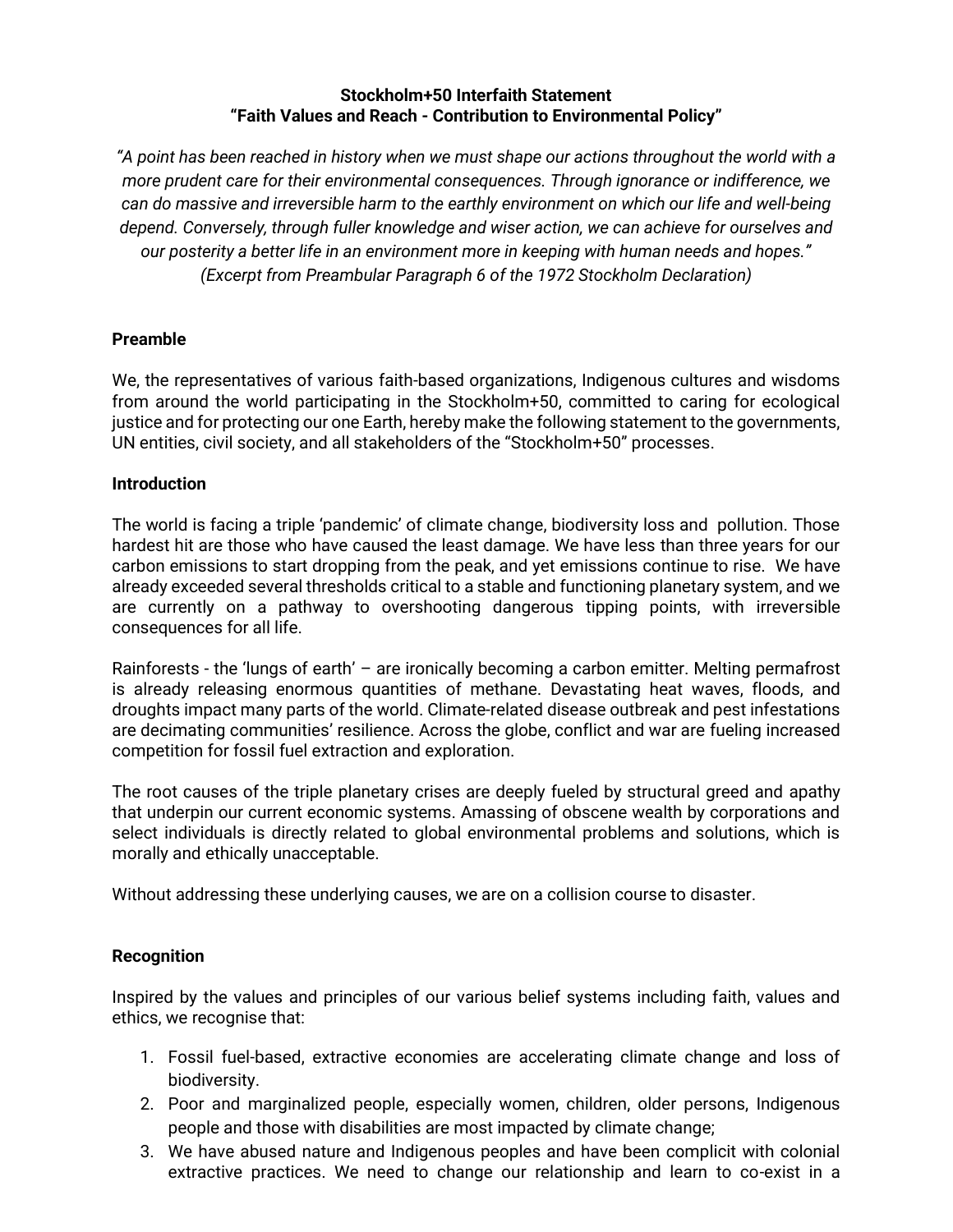harmonious and symbiotic manner with earth and its ecosystems. The environment and the human family are interdependent.

- 4. We humans have failed in our responsibility as 'earth keepers' to protect the planet.
- 5. We must challenge the values, such as individualism and greed shaping our patterns of consumption and production.
- 6. We must rediscover the moral and spiritual roots of human beings, and rights and dignity of all beings.
- 7. We must strive to move from human superiority to human humility, from ego-centric to eco-centric and from being separate to nature, to interconnectedness.
- 8. We must urgently move from unbridled industrial growth to sustainable well-being.

# **Affirmation**

We affirm that:

- 1. Faith and Indigenous leaders and actors have the potential to play an essential role in shaping global environmental governance and policy making. The traditions that we represent have unique capacities to convince, convene and contribute meaningful, moral, economic, spiritual, and social substance to public deliberations.
- 2. More than 84% of people believe in a religion or a spiritual belief and religious leaders can be found in every part of the world, from the most distant desert village to the densest informal settlement. Faith-based Organizations (FBOs) bring reach and values to the environmental movement.
- 3. FBOs are strong institutions and are actors of local development and have demonstrated relevance to development around the world, for instance in health and education.
- 4. The 1972 Stockholm Declaration recognized and referred to the necessity of spiritual growth of humans towards living in harmony with nature.
- 5. Women and girls in all their diversity are unequally impacted by climate change, but should have equal opportunities, meaningful participation, leadership and influence in climate solutions and access to climate finance;
- 6. All persons irrespective of their abilities, physical or otherwise, are recognised as equal, and have a vital role to play to respond to climate challenges, and contribute to a better tomorrow.

## **Call to action:**

We therefore call governments, UN entities, civil society, as well as our own constituencies to act on the following demands/action points:

- 1. Recognize the role of faith, ethics, spiritual and cultural values in environmental governance through adopting a resolution to that effect by the United Nations Environment Assembly and provide the required platform and programme for engaging faith actors in policy dialogue;
- *2.* Implement the human right to a clean, healthy and sustainable environment as a key step towards achieving sustainable development, poverty eradication, inclusivity and gender equality, while respecting rights of nature.
- *3.* Adopt a new development paradigm that integrates moral, spiritual and indigenous shared values;
- 4. Move from a neoliberal and "anthropocentric" worldview to an interconnected worldview;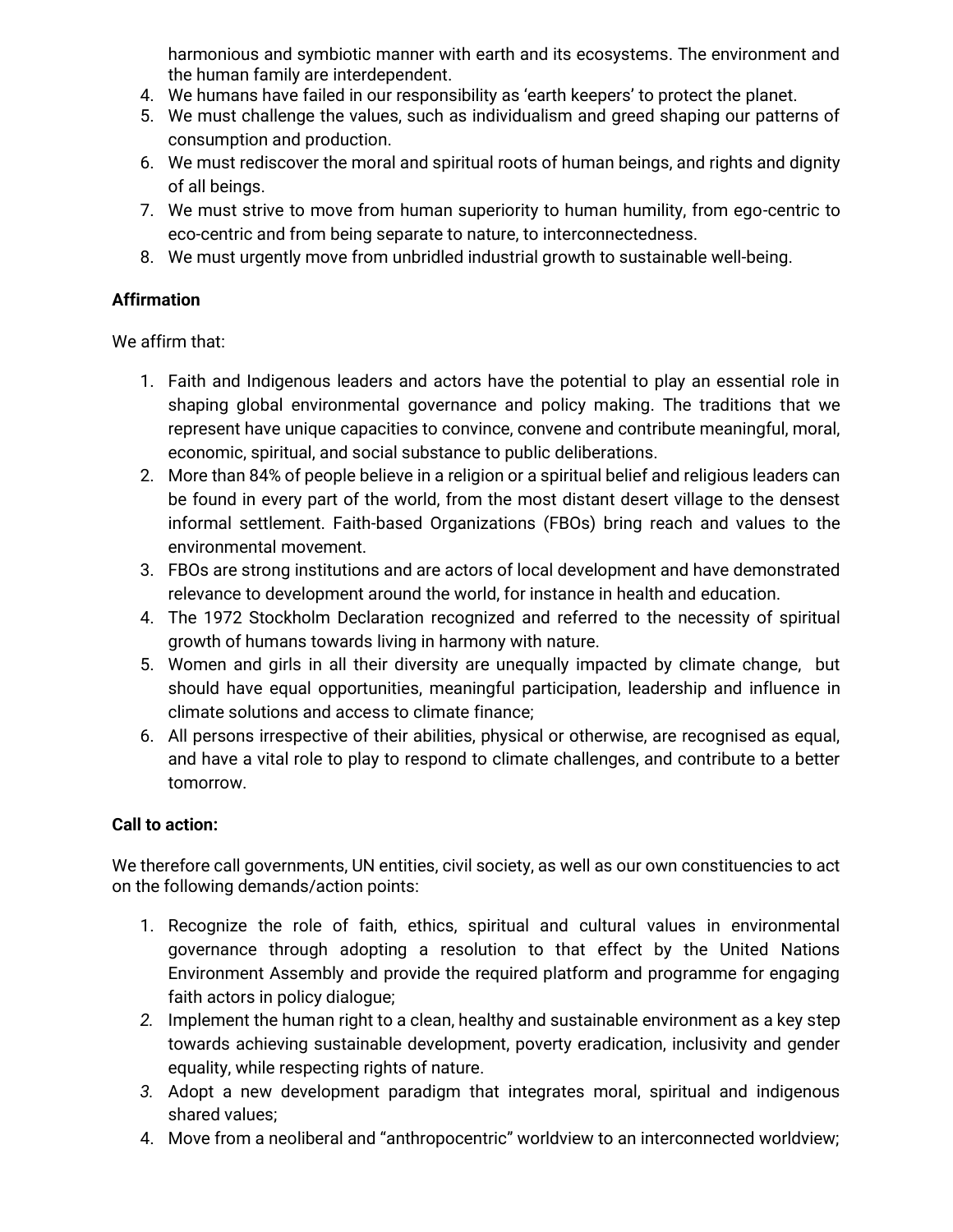- 5. Support a just transition from fossil-based extractive economy towards life-affirming "economy of life" and sustainable living, as promoted by the faith communities;
- 6. Adopt and implement an Ecocide law\* and promote the Faith for Ecocide Law initiative by FBOs;
- 7. Ensure the human right to nutritious food and safe water and sanitation, including clean air for all in a healthy environment;
- 8. Implement the human right to a clean, healthy and sustainable environment as a key step towards achieving sustainable development, poverty eradication, inclusivity and gender equality;
- 9. Amplify the voice of women and girls in all their diversity as important stakeholders of climate solutions and climate finance.
- 10. Raise awareness of concerns around carbon offset/nature-based solutions that can lead to abuse of land and rural people.

### **We commit ourselves to:**

- 11. Act and practice what we preach, and to become protectors of this earth, to strive to live in harmony and sustainability, through our daily actions, how we invest, how we manage assets, and how we engage with our faith communities;
- 12. Divest from fossil fuels and call for an immediate halt to new fossil fuel explorations and to promote a responsible climate finance as a moral imperative in protecting the most vulnerable from impacts of climate change;
- 13. Promote "refuse, reduce, reuse and recycle" in all public events, leading by example to reduce pollution, especially plastic waste;
- 14. Amplify the prophetic voices of young people, older persons, women and Indigenous people;
- 15. As faith leaders, representatives of faith-based organizations and faith communities, to lead by example to reduce our carbon and water footprints for a healthy planet;
- 16. Strengthen the interconnectedness of relevant UN mandates such as the two new Human Rights Council Resolutions on climate change and human rights.

*\*(as it was first mentioned at the Stockholm conference in 1972 by the Swedish prime minister Olof Palme)*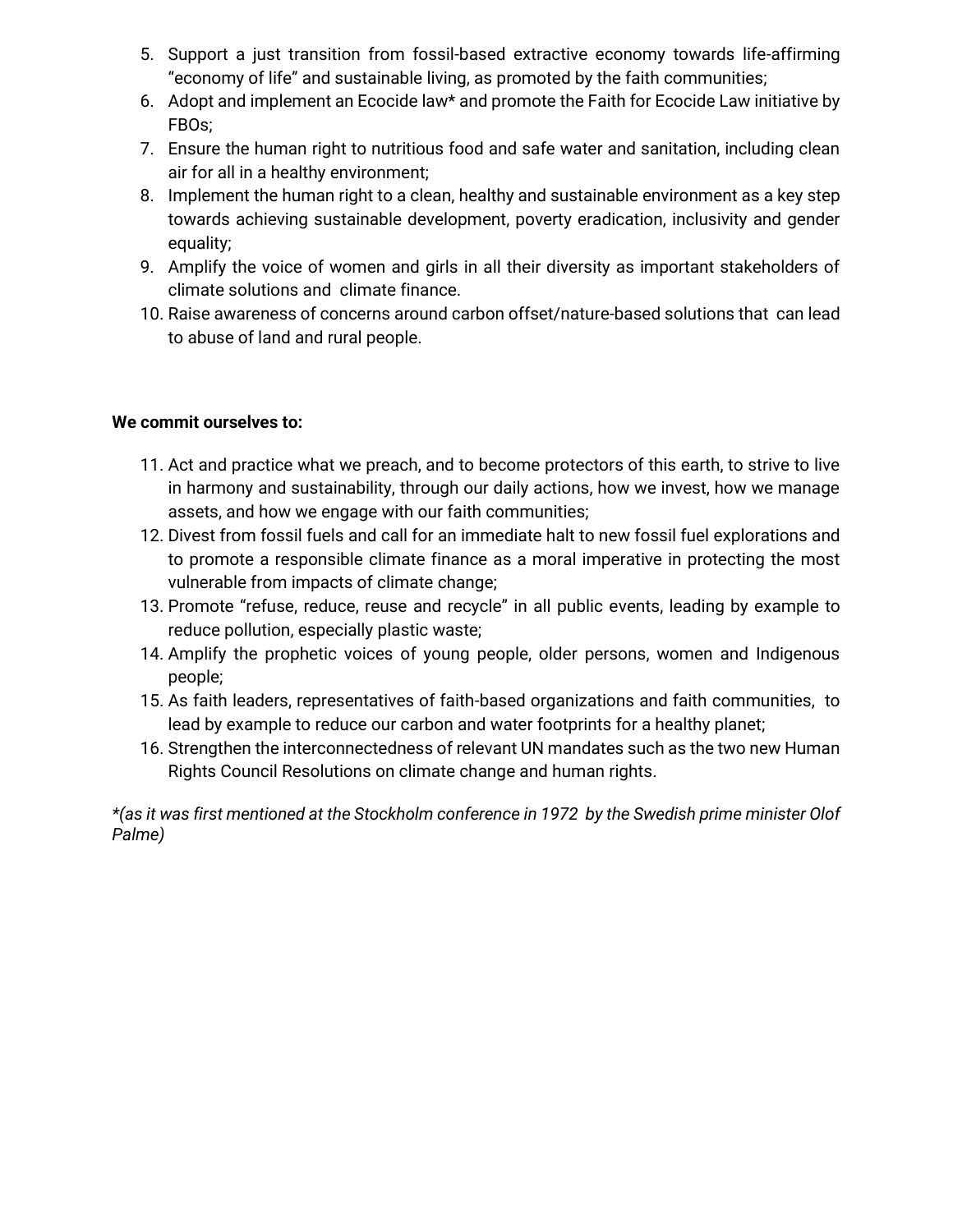## *Endorsed by*

- 1. Tova Mårtensson, Chairperson, Church of Sweden Youth
- 2. Michael Stanley-Jones, Senior Advisor, Circular Research Foundation, Parabita, Italy
- 3. Morgana Sythove, Chair, Pagan Federation International Foundation and URI Global Trustee Multiregion (United Religions Initiative) Based in the Netherlands
- 4. Ann Scholz, SSND, Director for Social Mission, Leadership Conference of Women Religious
- 5. Mary Pat Fisher, Manager, Gobind Sadan, New Delhi
- 6. Jean Duff, President, Partnership for Faith and Development, Ireland
- 7. Kiran Bali, Global Trustee Chair, the United Religions Initiative
- 8. Shantanu Mandal, Thematic Facilitator, Environment and Faith, Steering committee UNEP MGCY.
- 9. Ms Eva Christina Nilsson, Director of the Department for Theology, Mission and Justice, The Lutheran World Federation
- 10. Rabbi Yonatan Neril, Founder and Executive Director, The Interfaith Center for Sustainable Development, Jerusalem
- 11. Dr Marianna Leite, Global Advocacy and Development Policy Manager, ACT Alliance
- 12. Charlotta Norrby. Secretary General. SMC-Faith in Development
- 13. Bishop Andreas Holmberg, Diocese of Stockholm, Church of Sweden
- 14. Yudhistir Govinda Das, Director of Communications, International Society for Krishna Consciousness (ISKCON)
- 15. Kristian Sloth Petersen, Secretary General, Danmission
- 16. Sonigitu Asibong Ekpe, Director (Scientific), Department of Environmental Multilateral Support and Cooperation, Cross River State Ministry of Environment, Calabar-Nigeria.
- 17. Gauranga Das, Director- Strategy, Communications & Collaborations, Govardhan **Ecovillage**
- 18. Dr Aditi V Mishal, Chief Sustainability Officer, Dean- Educational Initiatives, Govardhan **Ecovillage**
- 19. Dr Stanley Makhosi Bhebhe, Vice-Chancellor, Africa Nazarene University, Nairobi, Kenya
- 20. David Krantz, President, Aytzim: Ecological Judaism
- 21. FASIKA LACHORE LABA, Pan African Coordinator, Pax Romana ( International Movement of Catholic Students IMCS Pax Romana Africa), Nairobi Kenya
- 22. Abhirup Khan, Coordinator-Palki Peace Cooperation Circle, United Religions Initiative
- 23. Josephine Sundqvist PhD, Secretary General, Läkarmissionen/ LM International, Sweden
- 24. Sister Jayanti Kirpalani, Addl. Admin. Head, Brahma Kumaris
- 25. Mary Githiomi International Aid Services Kenya \*(IAS K)
- 26. Georgia Gleoudi, Consultant/E-learning Courses Moderator, KAICIID
- 27. Meredith Beal, Media Technology Advisor, United Religions Initiative Africa
- 28. Grace Sabiri Mageka Researcher at the Sapienza University of Rome. Rome, Italy
- 29. Jin Tanaka, Branch manager, UNISC International, Vice-President Climate Youth Japan, member of UNEP Stockholm+50 Youth Task Force, Japan
- 30. Michael Jemphrey, Creation Care taskforce chair for SIL International, Northern Ireland
- 31. Rijal Ramdani, Muhammadiyah Environmental Council Indonesia
- 32. Tcharbuahbokengo NFINN, Federation of Environmental and Ecological Diversity for Agricultural Revampment and Human Rights, (FEEDAR & HR) Cameroon.
- 33. Nouhad Awwad, national coordinator, Arab Youth Climate Movement-Lebanon
- 34. Major Joseph Muindi, The Salvation Army
- 35. Masango Roderick Warakula, Greenfaith Fellow and Founding Member of GreenFaith International Network, Zimbabwe
- 36. Don de Silva, University Buddhist Counsellor UK and Tutor, The Tariki Trust, UK
- 37. Dr. Rozilla Adhiambo, African Council of Religious Leaders
- 38. Riska Saleh, International Relations student, National University
- 39. Dr. Louk Andrianos, World Council of Churches consultant and
- 40. ECOTHEE SAPREJ chair, Season of Creation steering committee member, Greece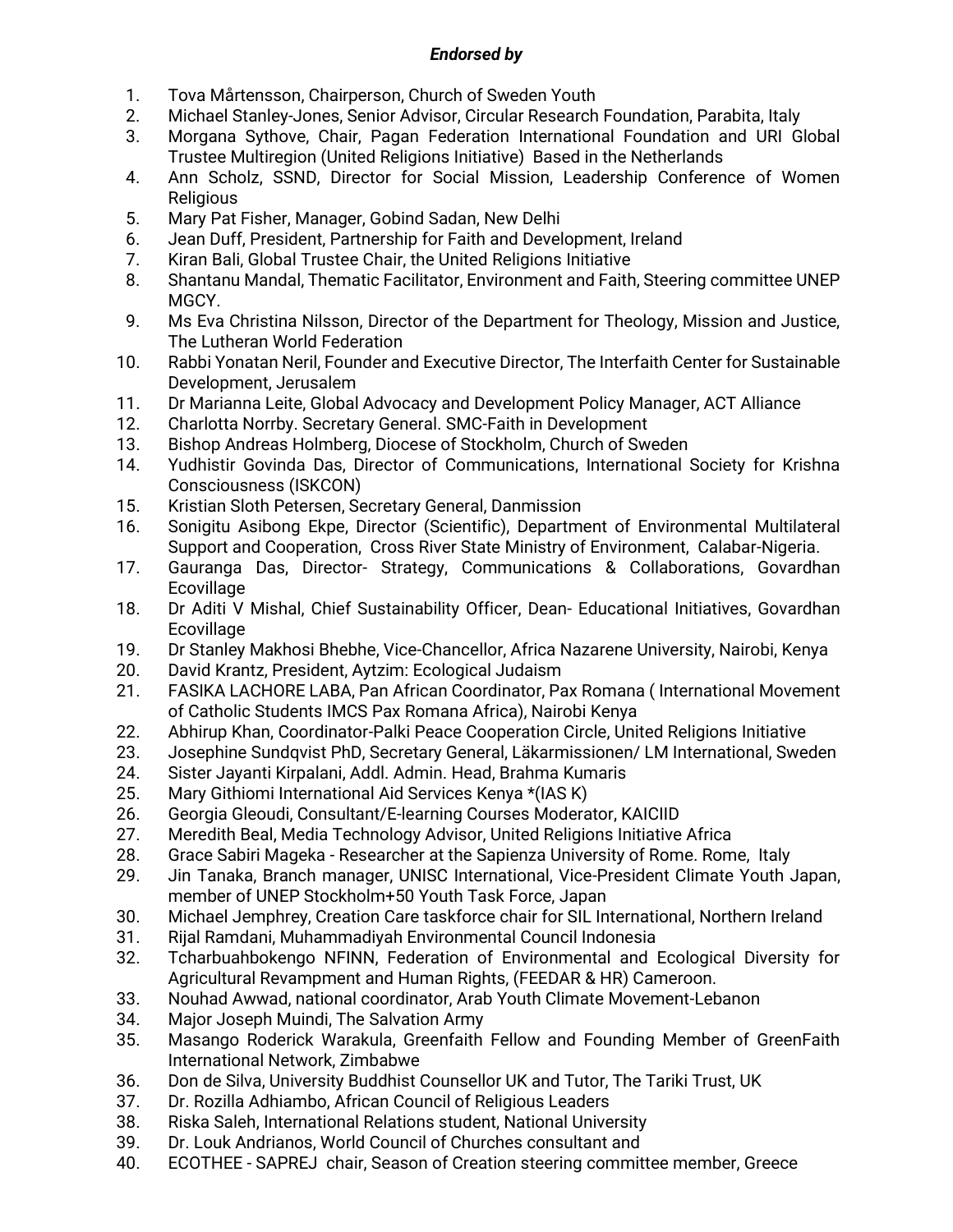- 41. Fr. Charles B. Chilufya, SJ, Director, Jesuit Justice and Ecology Network Africa (JENA)
- 42. Amel KOUADRI , S.N.E.S.C. SOLIDARITE NUMERIQUE DANS LE DOMAINE DE L'EDUCATION ET DE LA SANTE CASTRES-FRANCE.
- 43. Rev Henrik Grape, Co Chair of Interfaith Liaison Committee and senior advisor to World Council of Churches on climate justice
- 44. Pradeep Mohapatra, Secretary & Co-Founder, UDYAMA, Bhubaneswar, Odisha, India
- 45. Antonio Roque, Co-founder , World Peace Alliance , UK
- 46. Catherine Devitt, Programme Manager, Faith Plans for People and Planet
- 47. Lovedonia Mkansi; Environment & Energy Project Coordinator The Southern African Catholic Bishops' Conference - Parliamentary Liaison Office: South Africa
- 48. Abdullahi Abdi Mohamed; Somali Youth Development Foundation (SYDF) chairperson and founder .Somalia and kenya
- 49. Odomaro Mubangizi, S.J. Deputy Director and Director Academic Affairs, The Proposed Hekima University, Nairobi
- 50. Stephen Makagutu, Communications Coordinator, LSA Africa, Kenya
- 51. Dr Mathew Koshy Punnackadu, Honorary Director, Department of Ecological Concerns, Church of South India.
- 52. lLydiah Kerubo Omari , Monitoring and Evaluation Intern ,UN-Habitat
- 53. Louis Bahakoula Mabidi, Action Jeunesse pour le Développement, Congo Brazzaville
- 54. MOUNYELLE NKAKE Manfred, Executive Secretary of ASHIA International, Cameroon
- 55. Richard Jordan, Dean of UN NGOs in NY, and CEO of the World Harmony Foundation, New York City
- 56. Eda Molla Chousein, Religions for Peace United Kingdom Interfaith Youth Network Coordinator and Executive Committee Member - Affiliate Representative of Religions for Peace European Interfaith Youth Network.
- 57. Stephen Makagutu communication coordinator LSA Africa
- 58. Louis Bahakoula Mabidi, Directeur Exécutif -Action Jeunesse pour le Développement
- 59. Martin Manzone, Spiritual
- 60. Haryani Saptaningtyas, Director Executive of Percik Institute The Institute for Social Research, Democracy and Social Justice and one of the initiators of Women Interfaith movement 'KATAHAWA" in Central Java, Indonesia
- 61. Michael Kakande, Chairperson The Resilient40 Africa, Founder and CEO of Two Hands One Life (THOL) - Uganda
- 62. Rodgers Oenga , Executive Director, Pillars Care Foundation
- 63. Neeshad Shafi, Executive Director and Co-Founder, Arab Youth Climate Movement Qatar
- 64. Edith Silako Sitati Assistant Chief Cashier , kenya power and lighting company (Kenya)
- 65. Hudayi Cerkez ACAR, Recipient of JWF Changemaker Award, Founder of Ambassadors of Humanity Project
- 66. Atef Gerges, President of Gatef, Egypt
- 67. Dr. Harold D. Hunter, International Pentecostal Holiness Church Ecumenical Officer
- 68. Rabbi Awraham Soetendorp , Earth Charter Commissioner Co\_- President Global Interfaith Wash Alliance Eco\_Peace Middle East The Netherlands
- 69. Gopal D. Patel, Co-founder and Director, Bhumi Global
- 70. Robert Omondi A cmf , Representing, Fondazione Proclade Internazionale-Onlus
- 71. Dr Will Tuladhar-Douglas, Director, Situgyan Consulting Ltd.
- 72. Rianne C ten Veen, Independent Interdisciplinary Consultant, The Netherlands, active in several faith-inspired environment initiatives
- 73. Bishop Åsa Nyström, Diocese of Luleå, Church of Sweden
- 74. Olive N. Ntivuguruzwa, CYNESA Rwanda
- 75. Rev Dr Rachel Mash Coordinator, Anglican Church of Southern Africa Environmental Network (Green Anglicans)
- 76. Oluwasegun Ogunsakin, Ambassador Bellwether International.
- 77. Dr. Luiz Felipe Lacerda Cátedra Laudato Si´ (Universidade Católica de Pernambuco) e Observatório Nacional de Justiça Socioambiental Luciano Mendes de Almeida (OLMA-Brasil).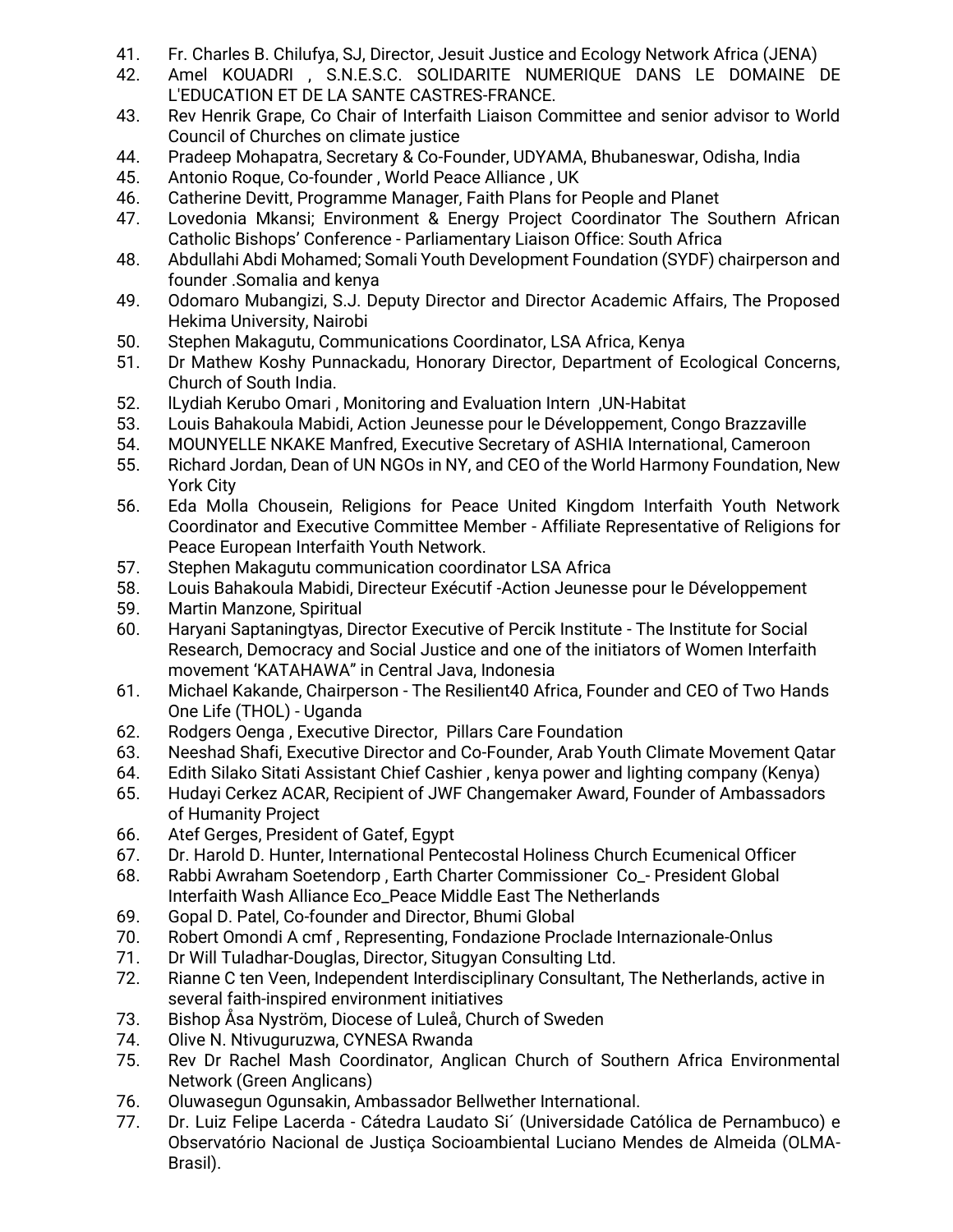- 78. Abdul Halim Sawas, BPharm, PhD, EHS HSP Administrator and Bioethics Officer- Office for Research and Innovation - Meharry Medical college.
- 79. Martina Manzone, Spiritual Planetary Health Consultant
- 80. Rev. Brenda Riley, United Church of Canada
- 81. Dr. Peter Nitschke, Director for Community Partnerships, Plastic Bank, Limburg, Germany
- 82. Prof. Dr. Azza Karam, Secretary General of Religions for Peace.
- 83. Dr. Ibrahim Ozdemir, Uskudar University, Istanbul, Turkey.
- 84. Prof. Joseph de Rivera, Clark University
- 85. Fiona Barretto CEO African Malaika Inc
- 86. Dr. Mustafa Y. Ali. Secretary General. GNRC
- 87. Rev. Dr. Scott Stearman, U.N. Representative, Baptist World Alliance (ECOSOC)
- 88. Muhammad Alfa Muhammad President and Speaker Congress of Accountability Ambassadors, Member Muslim Students Society of Nigeria
- 89. Pedro Solano Environmentalist and musician Policy advisor Interfaith Rainforest Initiative - IRI Perú
- 90. Osman Felix Cole Project/Programme Manager at Earth Regenerative Project Sierra Leone. A Youth President for Ahmadiyya Muslim Jamaat Sierra Leone, Freetown Region West Area Urban.
- 91. M. Evren Tok, College of Islamic Studies, Hamad Bin Khalifa University
- 92. Mr. Faisal Ilyas, Executive Director PEACE HOPE PAKISTAN
- 93. Rev. Stephen Avino, Executive Director, Parliament of the World's Religions
- 94. Mr. Bikash Ranjan Rautray, Secretary, ARASMIN, INDIA
- 95. Dr. Joseph Okumu, Tangaza University college,
- 96. Nairobi
- 97. Manuel F. Montes, Senior Advisor, Society for International Development
- 98. Jame Schaefer, Professor Emerita of Systematic Theology and Ethics, Marquette University, Milwaukee, Wisconsin, USA
- 99. Felipe Ribeiro, Joint Learning Initiative for Faith & Local Communities (JLIF&LC) and United Religions Initiative (URI), São Paulo, Brazil
- 100. Johan Alwall, Buddhist Tzu Chi Foundation, San Dimas, CA, USA
- 101. Mary Evelyn Tucker & John Grim, Yale University, Forum on Religion and Ecology
- 102. Richard Matey, Executive Director, Alliance for Empowering Rural Communities
- 103. Zina A Mougharbel, Translators. USA.
- 104. Pastor Danielle Parish, Spark Church, Palo Alto, CA, USA
- 105. Dr. Wardah Alkatiri, Researcher, Director of Eco-Literacy Programme, Universitas Nahdlatul Ulama Surabaya, Indonesia.
- 106. Dr. Engr. Rt. Ln. Arun Kanti Howlader PMP, Bangladesh, Swaniti SPARC, InSig, APsig, Common Purpose, Haw Hamburg Fellow, Country Representative Global Peace Chain , Founder- YMAP, CHI, RABD, PCI,OTS .
- 107. Karenna Gore, Executive Director, Center for Earth Ethics, Union Theological Seminary
- 108. Dr. Michael Reid Trice, Spehar-Halligan Professor and Director, Center for Ecumenical and Interreligious Engagement, Seattle University, Washington, USA
- 109. Jakir Manela, CEO, Hazon, Baltimore, MD, USA
- 110. Reverend Dr. Debra Murray, First United Methodist Church, Palo Alto, California
- 111. Dr. Rahimjon Abdugafurov, Emory University, Atlanta Georgia.
- 112. Dr.Fachruddin M Mangunjaya, Center for Islamic Studies, Universitas Nasional, INDONESIA
- 113. Rev. Dr. John T. Pawlikowski, OSM, Ph.D, Professor Emeritus of Social Ethics,
- 114. Catholic Theological Union, Chicago, USA
- 115. Arumugam Sankar, Executive Director, Empower India.
- 116. Michael Trainor, Senior Lecturer, Australian Catholic University, Adelaide Campus, South Australia
- 117. Deborah Tomkins, Co-Chair, Green Christian, UK
- 118. Kelvin Chifulumo, Founder, Educating Girls and Young Women for Development-EGYD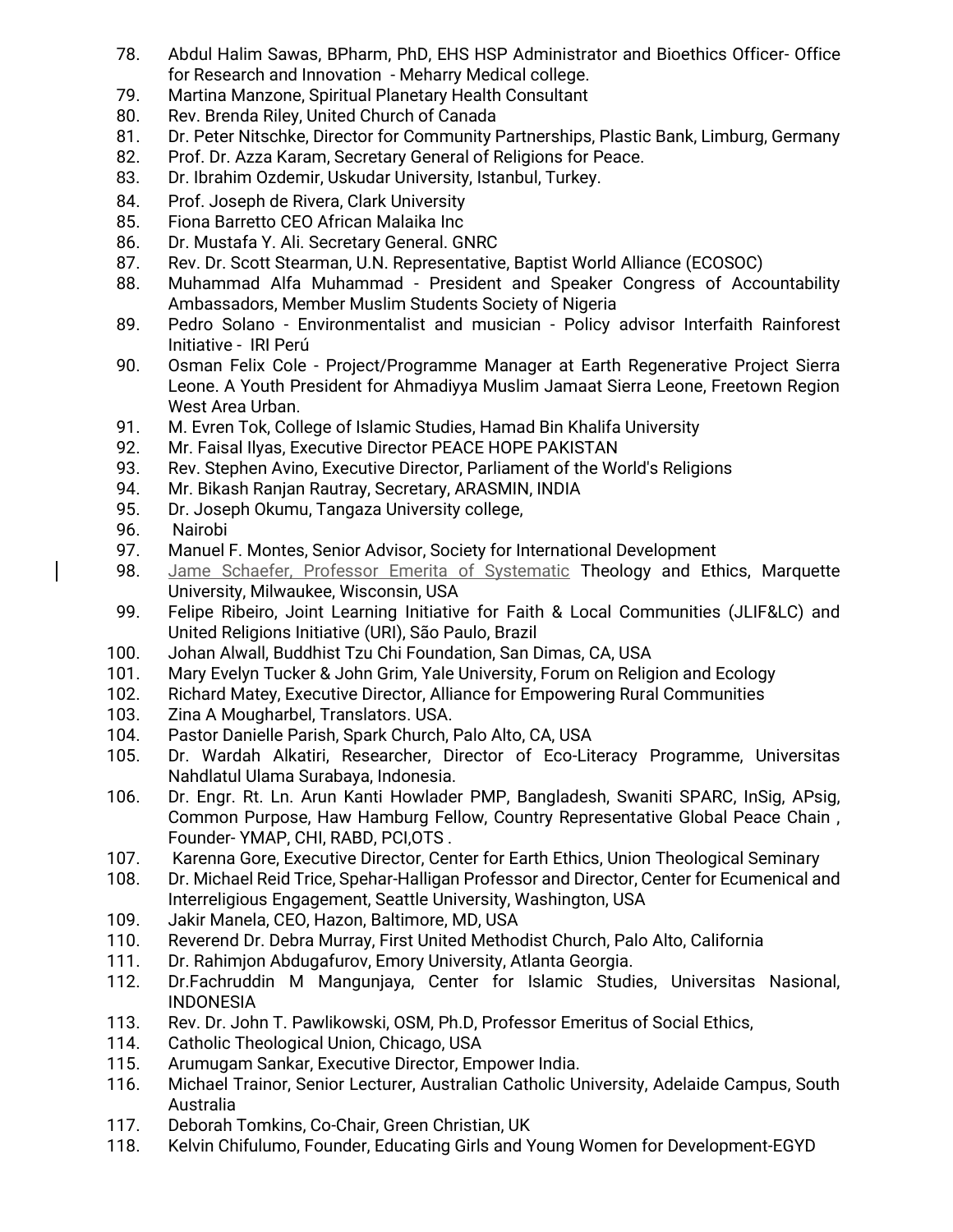- 119. Akeem Omotayo Sule, Director of Research at Community Action Against Plastic Waste, Nigeria.
- 120. Lokesh Kumar Sharma, Founder Aham Brahmasmi, New Delhi, India & President Global Alliance for Ecosystem Restoration, India
- 121. Roma Sharma (Mrs.), Founder Aham Brahmasmi, New Delhi, India & Chief Financial Officer - Global Alliance for Ecosystem Restoration, India
- 122. Yoshitaka Oba, General Director, Soka Gakkai International
- 123. Sr. Adelaide Felister Ndilu, National Executive Secretary, Commission for Social Communications, Kenya Conference of Catholic Bishops, Nairobi
- 124. Sr. Veronica Brand RSHM, Main NGO Representative Religious of the Sq
- 125. Natalija Vojno, Founder Our Future First
- 126. Arthur Dahl, President, International Environment Forum (Bahá'í-inspired), Geneva, Switzerland
- 127. Olumide Idowu, Co-Founder at International Climate Change Development Initiative
- 128. Bud Heckman, Interfaith Funders Group and Climate Action Funders
- 129. Rabbi Ed Rosenthal, Founder/CEO, Repair the Sea | Tikkun HaYam, St. Petersburg, FL USA
- 130. Fazlun Khalid, Founder, Islamic Foundation for Ecology and Environmental Sciences, Birmingham, UK.
- 131. Michelle Loisel DC, NGO Representative Company of the Daughters of Charity of Saint Vincent de Paul
- 132. Mustafa Genc, Executive Director, Harmony Institute, Nairobi, Kenya
- 133. Antonino Puglisi, New Humanity Focolare Movement
- 134. Judy Njenga,Environmentalist, member CYMG and YOUNGO, Global Youth Biodiversity Network, founder Environmental Biodiversity in Relation to Agriculture. Nairobi Kenya
- 135. Ali Tharwani, Founder Sustainable Betterworld Alliance, Pakistan
- 136. ADEL ALSARAWI STATE AUDIT BUREAU KUWAIT
- 137. Fr. Liam O'Callagahan, Columban Missionaries, Hyderabad, Sindh, Pakistan
- 138. Prof. Fadi Daou, Cofounder of Adyan Foundation, Senior Researcher at the University of Geneva, Switzerland. Prof. Fadi Daou, Cofounder of Adyan Foundation, Senior Researcher at the University of Geneva, Switzerland.
- 139. Abdullahi Idris Muhammad, Secretary General, Muslim Students'Society of Nigeria (MSSN), Kano University of Science and Technology Branch, Wudil, Kano-Nigeria.
- 140. Imam Saffet Abid Catovic, Head of the Islamic Society of North America (ISNA) Office for Interfaith and Community Alliances and Governmental Relations, Washington, DC
- 141. Rev. Susan Hendershot, President, Interfaith Power & Light, USA
- 142. Sonja Ohlsson, Brahma Kumaris Denmark
- 143. Mikael Jägerskog, Head of Policy, PMU the Swedish Pentecostal Relief and Development Agency
- 144. Raoman Smita, Founder, Global Law Thinkers Society, and United Religions Initiative (URI) multiregional CC, Based in Dhaka, Bangladesh
- 145. Petra Wadström, Founder of Solvatten, Stockholm Sweden
- 146. Menchu Benavides Guijarro, LSA UK
- 147. Amy Echeverria, Columban Missionaries International
- 148. Azizan Baharuddin Holder Chair For Sustainability. UKM-YSD ,Faculty of Engineering Universiti Kebangsaan Malaysia
- 149. Muhammad Faisal Abdul Aziz,President Muslim Youth Movement Mlayasia (ABIM) & Coordinator of Malaysia Interfaith Climate Change Network (MICCN)
- 150. Mohd Yusaimi Md Yusof, President, Malaysia Peaceful Environment Organization (GRASS Malaysia)
- 151. Rev.Doyeon Park, Representative, Won Buddhism UN/Interfaith
- 152. Rev. Einar Tjelle, Chair Norwegian Interfaith Network
- 153. Professor Dr. Md. Abu Sayem, Department of World Religions and Culture, University of Dhaka, Dhaka-1000, Bangladesh.
- 154. Andrew Morley, President and CEO, World Vision International
- 155. Guruji Dileepkumar Thankappan, Global Chairman, World Yoga Community